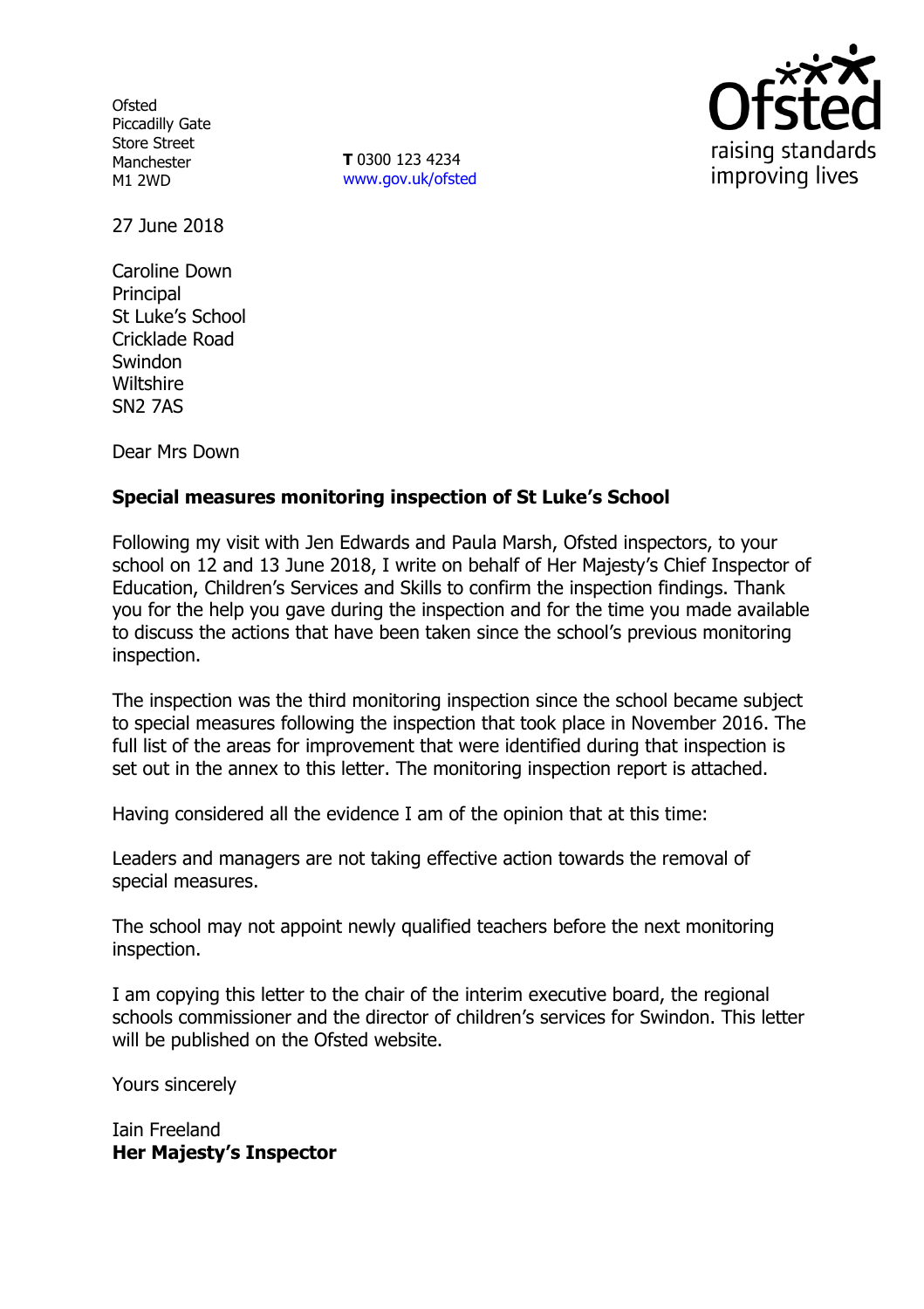

### **Annex**

# **The areas for improvement identified during the inspection that took place in November 2016.**

- Urgently improve safeguarding by:
	- making sure that pupils' non-attendance is always followed up promptly and not making assumptions about the whereabouts of pupils not in school
	- eliminating the potential for pupils to abscond from the site during the school day
	- providing further training for all staff in de-escalation techniques and ensure that they use them before engaging in physical intervention.
- Improve the effectiveness of leadership and management, including governance, by:
	- making sure that leaders work with rigour and urgency to bring about rapid improvements in safeguarding procedures and that governors rigorously hold leaders and managers to account for their successful implementation
	- ensuring that all school leaders routinely analyse and accurately report the information they have about pupils so that governors have a clear understanding about pupils' academic progress and personal development, and using this information to forestall underachievement and respond to shortfalls swiftly and effectively
	- making sure that the curriculum is fit for purpose so that all pupils can achieve well and make good progress, particularly in their behaviour, personal development and well-being
	- ensuring that governors robustly evaluate the impact that the Year 7 catch-up funding is having on helping pupils to catch up in English and mathematics
	- ensuring that governors robustly evaluate the impact that the pupil premium funding has on improving the outcomes and personal development of the most disadvantaged pupils.
- Improve the quality of learning, teaching and assessment by:
	- making sure that teaching staff and adults who support pupils in lessons have the right subject knowledge and behaviour management skills to enable lessons to be safe, enjoyable learning experiences
	- ensuring that accurate assessment information is used to plan work that matches the learning needs of different groups of pupils, so that the most able pupils are challenged and those who struggle with their learning are supported and guided to reach their potential
	- making sure that adults have high expectations so that pupils are fully engaged in their learning and are well prepared for life in modern Britain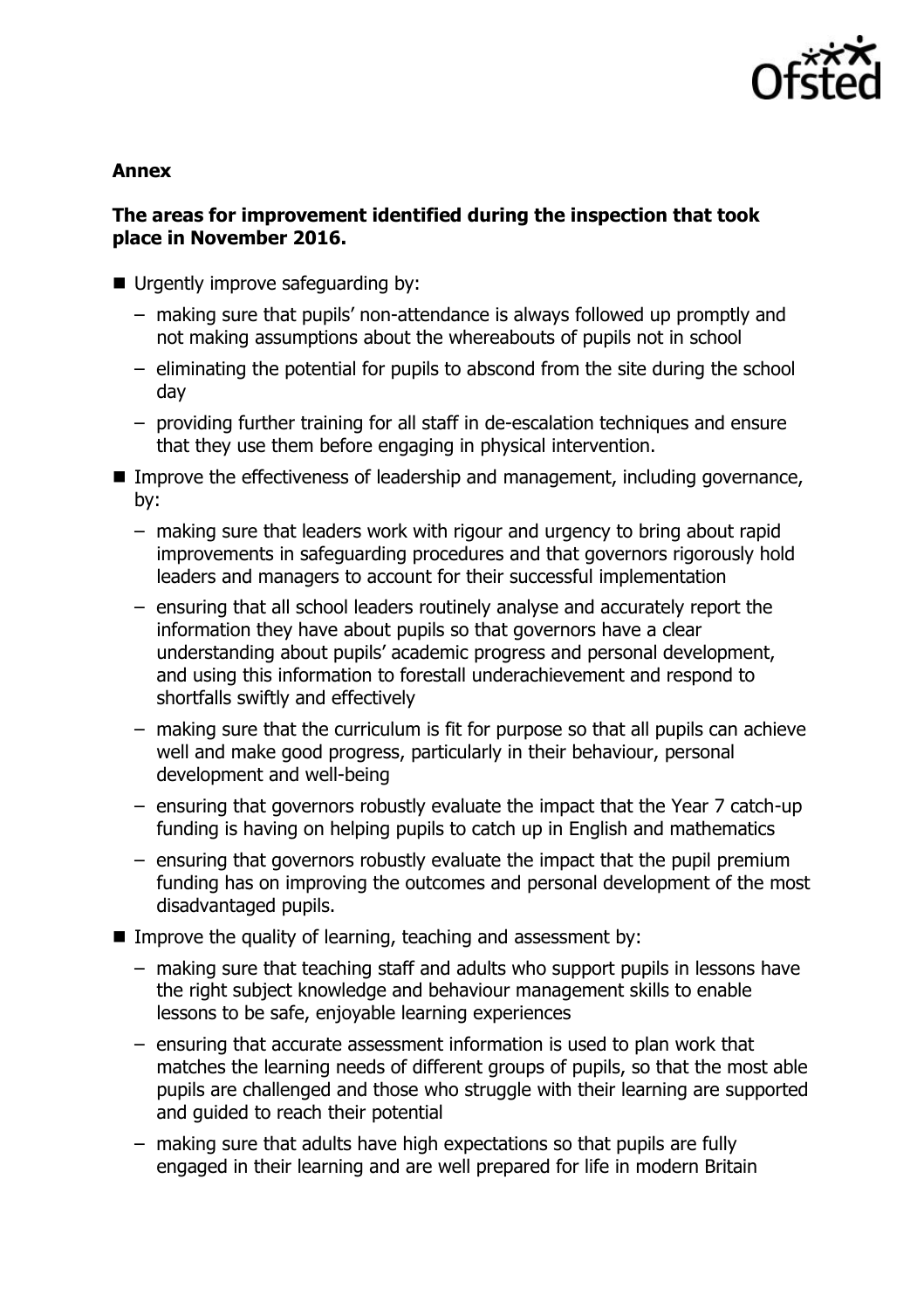

- accurately identifying pupils' knowledge and understanding when they join the school so that gaps in learning are identified and filled.
- **Improve behaviour and safety by:** 
	- significantly reducing the need for fixed-term exclusion, use of internal isolation and physical intervention
	- improving the attendance of pupils and reducing the proportion who are persistently absent or who abscond.
- Raise pupils' achievement, particularly in English, mathematics and science, by:
	- reducing the time lost through fixed-term exclusions and pupils' absence from school and lessons
	- rigorously checking that all pupils and groups of pupils are making at least expected rates of progress from their starting points
	- improving careers support and pupils' employability by giving all pupils equal access to work-related learning.

An external review of governance, including the school's use of the Year 7 catch-up fund and pupil premium fund, should be undertaken in order to assess how these aspects of leadership and management may be improved.

The school should not appoint newly qualified teachers.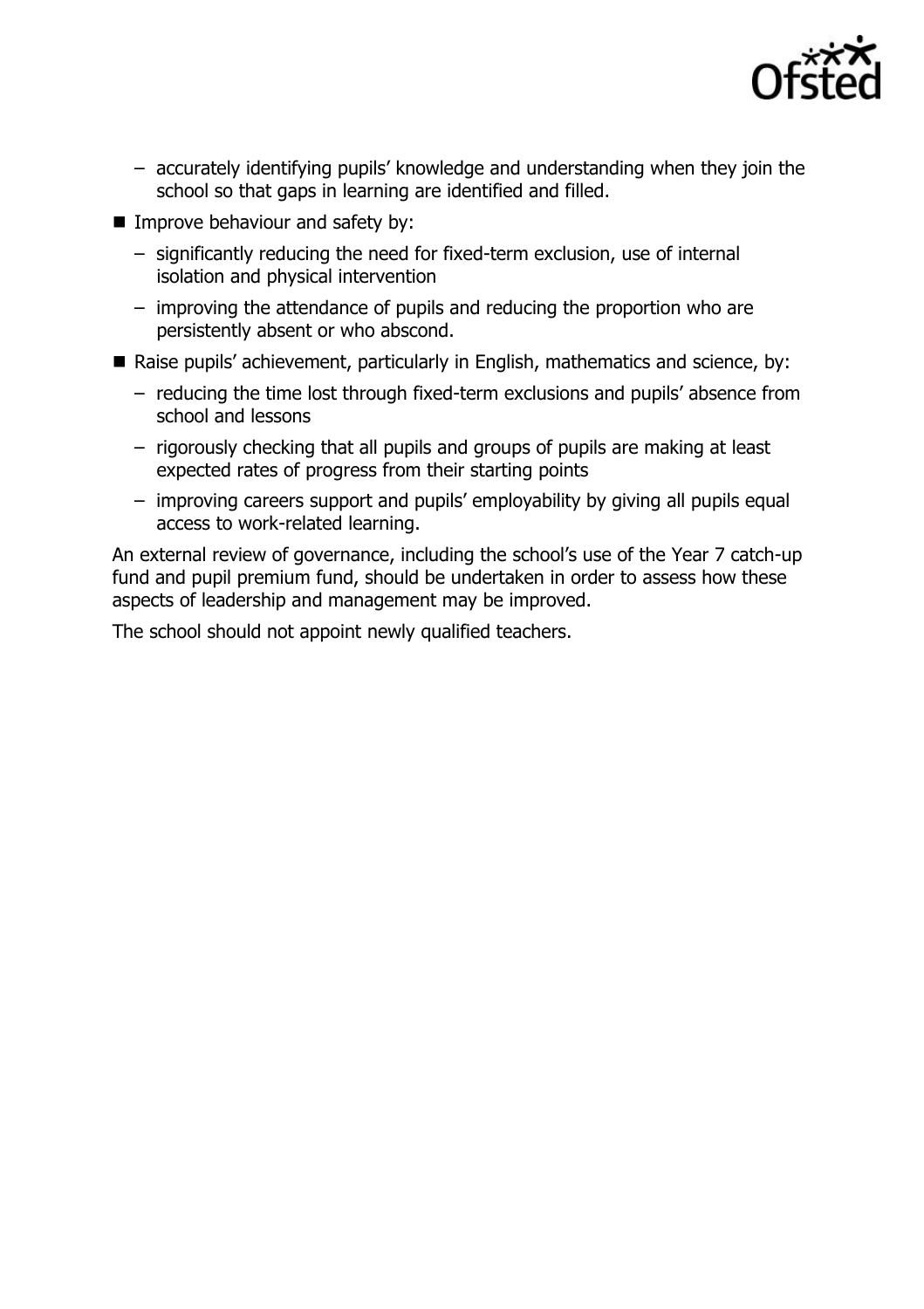

## **Report on the third monitoring inspection on 12 June 2018 to 13 June 2018**

### **Evidence**

Inspectors observed pupils learning and at social times both on the main site and for those pupils who are educated on the school's site on the campus of Swindon College. One inspector observed one session where a pupil was being taught by an external provider.

Inspectors reviewed documentation and met with the acting principal, senior leaders, members of staff and the chair of the interim executive board (IEB). One inspector met with a senior officer of the local authority and the chief executive of the identified academy sponsor who continue to provide external support to the school under a service level agreement.

## **Context**

The school remains the responsibility of the local authority. The academy order, issued in January 2017, has not yet been enacted. It is anticipated that the school will become an academy in the autumn term. The service level agreement between the local authority and the potential sponsor to provide external support remains in place.

A full staffing review has been undertaken with a number of staff leaving the school in April and several more are due to leave at the end of the summer term. A further programme of staff changes is currently taking place.

The number of pupils on roll remains stable. However, the number of pupils attending alternative provision has reduced significantly. The proportion of pupils on part-time timetables has fallen sharply.

#### **The effectiveness of leadership and management**

Leaders, members of the IEB and the local authority have not increased the pace of change sufficiently since the previous monitoring inspection. As a result, the quality of teaching, learning and assessment and the progress that pupils make remain poor. Although leaders have made improvements to ensure that pupils are safe, pupils' behaviour and attitudes to learning have not improved sufficiently.

Leaders have yet to draft an action plan that sets out the measures that will ensure that the school no longer requires special measures.

Leaders have made very few changes to the curriculum since the previous monitoring inspection. Consequently, it remains unfit for purpose. A new curriculum is being planned for September 2018 but too much store is being set in the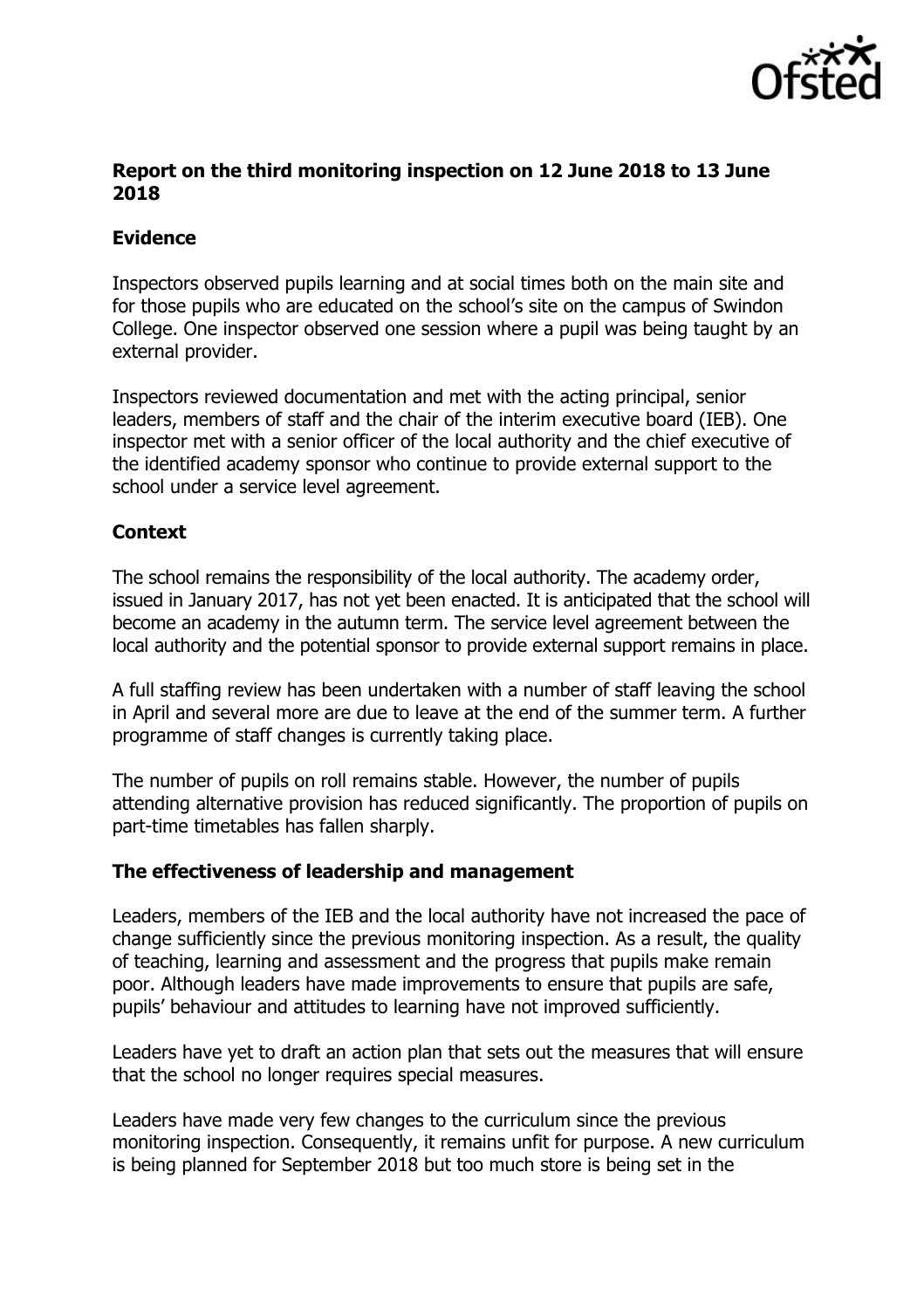

potential this may bring. However, pupils currently in the school have not benefited from a curriculum that meets their needs.

Allied to this, a significant proportion of staff members have been absent from school. Leaders have struggled to recruit staff to cover these absences and so in some subjects, for example in mathematics, many pupils have not had a suitably qualified teacher for a considerable period of time. As a result, pupils have not made the progress they should have.

Leaders introduced a new assessment and marking policy early in the summer term. However, this has not been implemented successfully. Leaders also put in place some testing of pupils' reading skills and some pupils in key stage 3 have undertaken some cognitive ability assessments. The results of these assessments are not being used by class teachers when planning learning. There is still no comprehensive understanding of what pupils know, understand and can do across subjects or of their therapeutic needs. Consequently, IEB members do not have information about the progress that pupils make. There is an inconsistent approach to monitoring progress and there is no coherent plan in place to improve the school's assessment system.

Teachers now have a better understanding of some pupils' personal needs which they are using to help pupils manage their emotions better.

The reviews of the impact of the pupil premium and Year 7 catch up funding have been carried out. IEB members have reviewed the findings and note that there is no evidence to show the impact of either fund in 2016/2017. A pupil premium plan is in place which gives a rationale for the allocation of funding but the plan lacks integrity. In some cases the actions link to the barriers that disadvantaged pupils face. However, for others, they do not. There are no mechanisms in place to evaluate the impact this funding has. No plan has yet been agreed for the spending of the Year 7 catch-up funding.

The support for pupils and their families at times of crises continues to be strong. The proportion of pupils on part-time timetables is reducing and those who are on part-time timetables are increasing their hours in school, but not quickly enough. This is especially the case for pupils in Year 10, where many pupils attend for slightly more than half of the school week.

Leaders can account for the whereabouts of each and every pupil during the school day. When pupils are at home, members of staff are checking that they are there and they are safe.

The teaching of pupils to keep themselves safe remains underdeveloped.

#### **Quality of teaching, learning and assessment**

The quality of teaching, learning and assessment remain poor.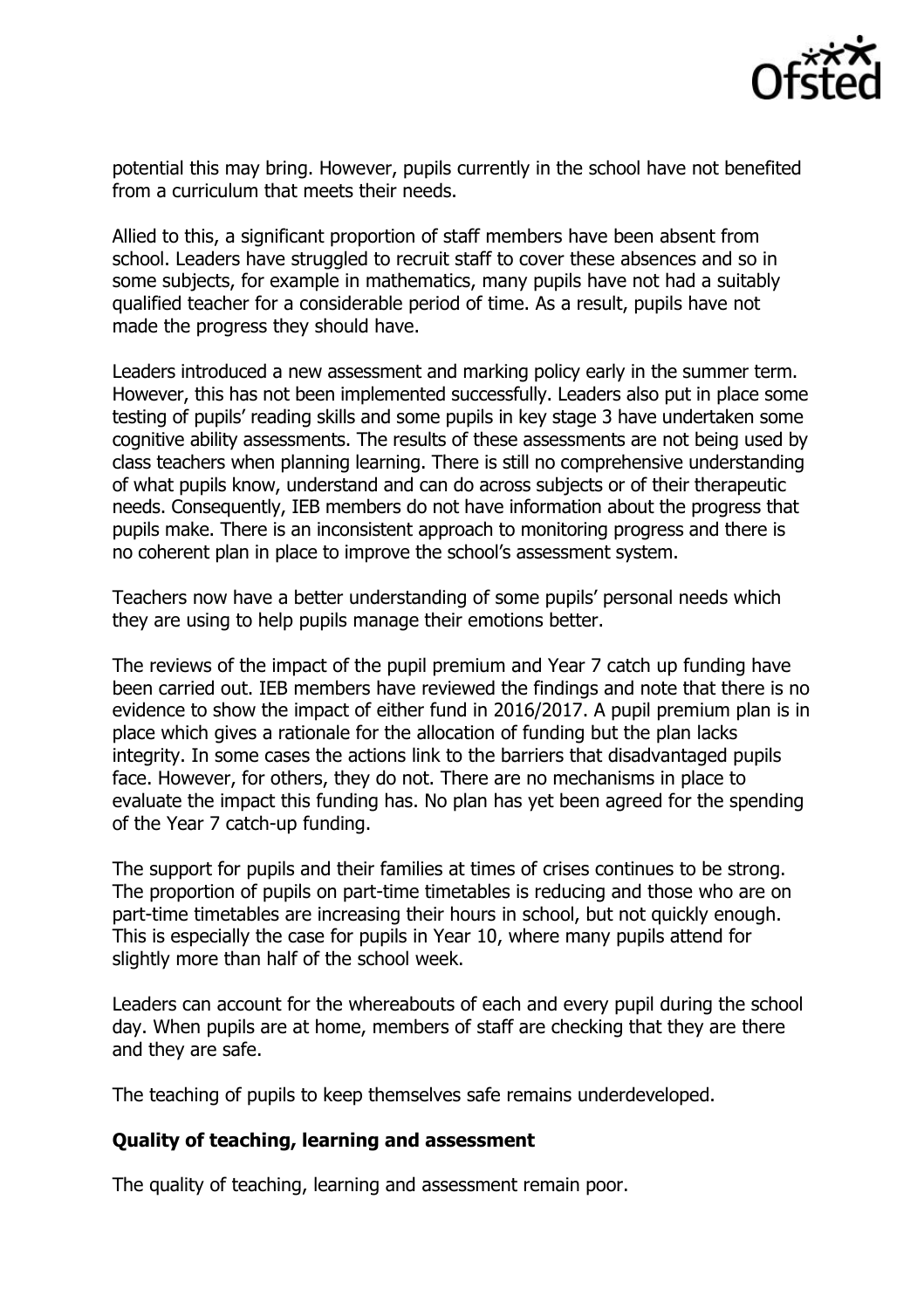

Too often, teachers do not plan learning that gives due regard to pupils' education, health and care plans. Teachers still do not have a strong enough understanding of what pupils know, understand and can do and so there has been little improvement since the previous inspection.

Teachers' expectations remain too low in too many subjects. Therefore, learning is still not sufficiently well planned to ensure that pupils make the progress that they should. This is not the case in all subjects, for example in design technology, pupils were actively and productively involved in creating household objects from wood and in innovation projects which used pupils' interests and built on previous learning. When learning is well planned and builds on pupils' interests, progress is strong.

Although pupils still absent themselves from class, this is less frequent. This is because new intervention strategies are successful in helping pupils to manage their own behaviour. However, many members of teaching staff do not plan their lessons to engage and interest pupils.

The impact of teaching assistants remains variable. Generally, teaching assistants are used to support pupils when they are distressed, but their impact on helping pupils to make progress in their studies continues to be limited. Some teaching assistants apply the training they have received to help pupils manage their own emotions. Overall, teaching assistants' expectations of pupils' conduct and progress are not high enough.

#### **Personal development, behaviour and welfare**

There has been one permanent exclusion since the last monitoring inspection. The number of fixed-term exclusions has continued to increase. In part, this can be attributed to more assiduous recording of exclusions. Nevertheless, too many pupils still misbehave to such an extent that they cannot stay in school. Absconding from the school site is now rare.

Overall, pupils are attending school more regularly, but this is still well below the levels seen typically in special schools nationally. Two thirds of pupils do not attend school on a regular basis. Leaders are ensuring that absences are routinely followed up. However, leaders have not ensured that any actions taken to improve attendance at school are effective.

Since the previous monitoring inspection, leaders are now monitoring the rates at which pupils access the school's support centre. Their monitoring lacks the detail of analysis that is needed and so there is still no strategic overview of the effectiveness of this provision.

The need to physically intervene when pupils are distressed has reduced. Generally, these incidents are recorded well and staff are suitably trained. There is still a need to ensure that the agreed intervention plans are shared and understood by all members of staff.